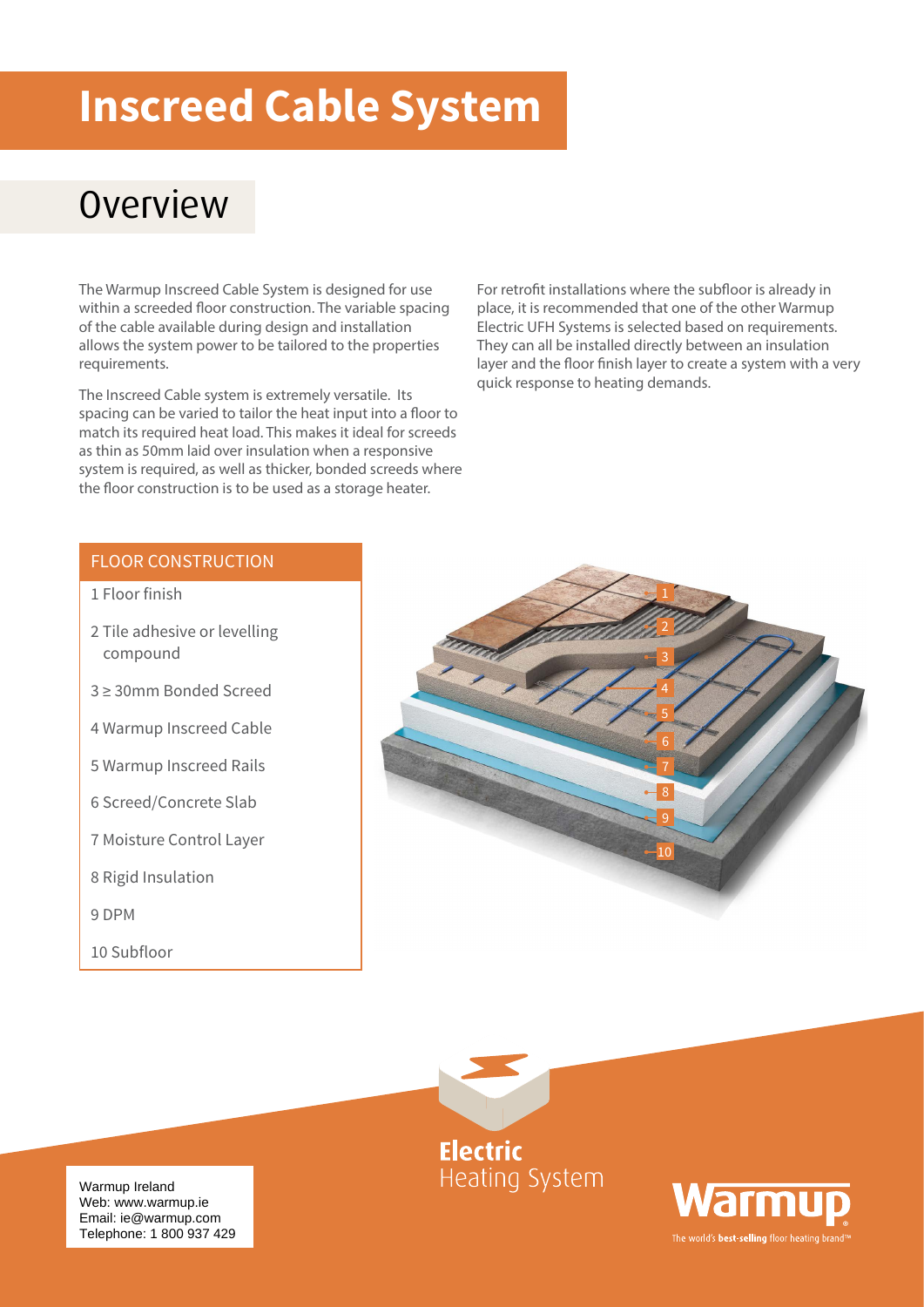# Technical Data

| <b>TECHNICAL DATA - Inscreed Cable</b> |                               |  |  |
|----------------------------------------|-------------------------------|--|--|
| OPERATING VOLTAGE                      | $220 - 240y$ : 50Hz           |  |  |
| <b>IP RATING</b>                       | IPX7                          |  |  |
| <b>CABLE THICKNESS</b>                 | 6 <sub>mm</sub>               |  |  |
| AVERAGE OUTPUT<br>RATING               | 100 to 210W/m <sup>2</sup>    |  |  |
| <b>INNER INSULATION</b>                | <b>FTFF</b>                   |  |  |
| <b>OUTER INSULATION</b>                | PVC.                          |  |  |
| MIN. INSTALLATION TEMP                 | $5^{\circ}$ C                 |  |  |
| CONNECTION                             | 3m LONG "COLDTAIL" CONNECTION |  |  |



### Features

- Once installed within a screed, this system is suitable for any underfloor heating compatible floor finish, which can be easily lifted and replaced as desired without any risk of damaging the heating system.
- The slower heat up and cool down time of the Inscreed Cable System makes it particularly suited to the creation of a storage heating system.
- Can be installed directly on top of the Warmup Cement Coated Insulation boards covered with minimum 50mm screed
- VDE Approved and CE marked meeting the highest safety standards for ultimate peace of mind  $\epsilon \in \mathbb{Z}$ l I



10 Year Warranty & SafetyNet Installation Guarantee  $SAFETV$ Net

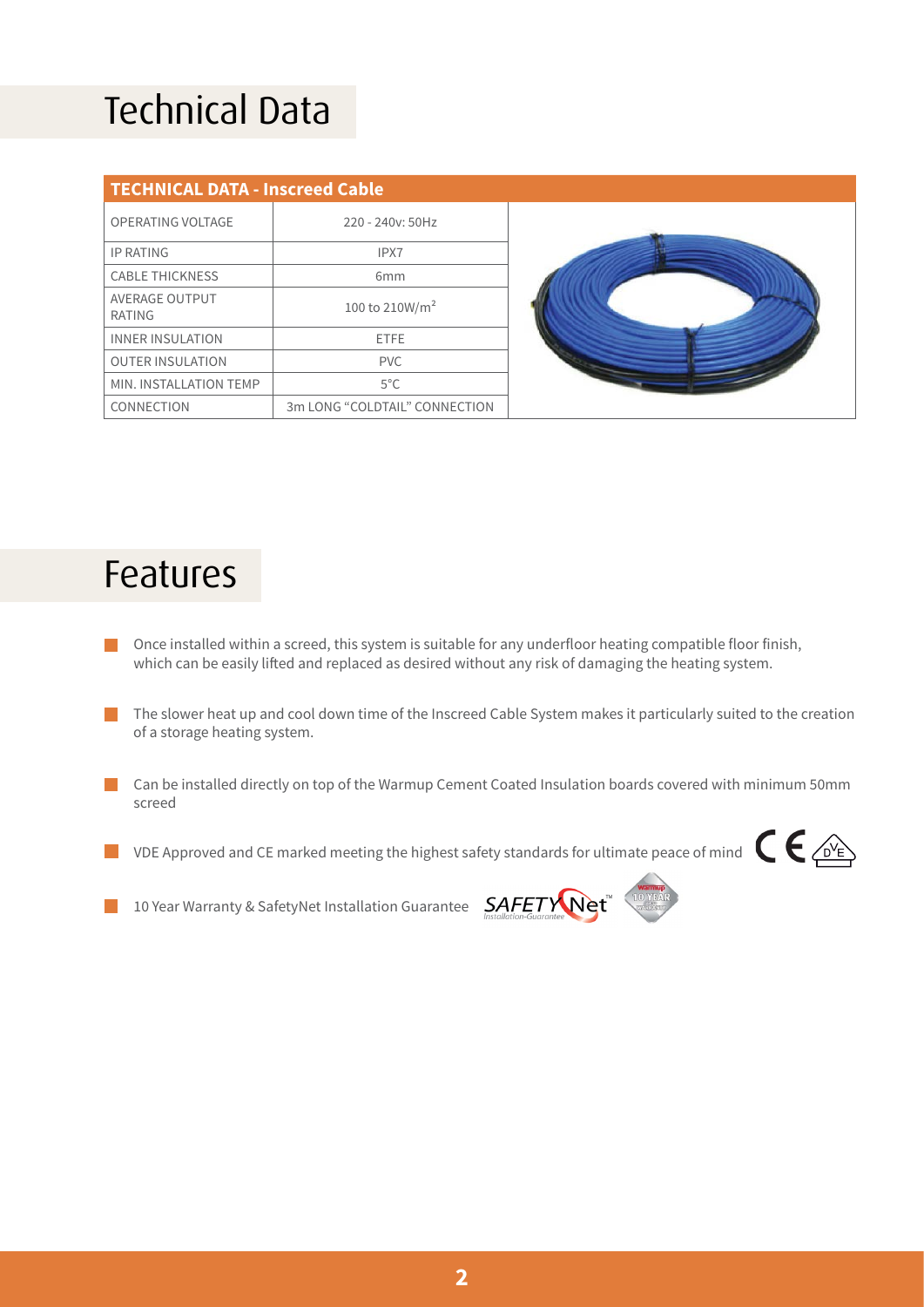### Technical Data

|                | <b>Inscreed Heater (WIS)</b>                   |                                                |                                                |                                |                     |                    |                                 |                                                 |
|----------------|------------------------------------------------|------------------------------------------------|------------------------------------------------|--------------------------------|---------------------|--------------------|---------------------------------|-------------------------------------------------|
| <b>PRODUCT</b> | <b>SPACING</b><br>200mm<br>100W/m <sup>2</sup> | <b>SPACING</b><br>133mm<br>150W/m <sup>2</sup> | <b>SPACING</b><br>100mm<br>200W/m <sup>2</sup> | <b>HEATER</b><br><b>LENGTH</b> | <b>POWER</b><br>(W) | <b>LOAD</b><br>(A) | <b>RESISTANCE</b><br>$(\Omega)$ | <b>RESISTANCE</b><br><b>BANDS</b><br>$(\Omega)$ |
| <b>CODE</b>    | <b>HEATED AREA (m<sup>2</sup>)</b>             |                                                |                                                |                                |                     |                    |                                 |                                                 |
| <b>WIS180</b>  | 1.8                                            | 1.2                                            | 0.9                                            | 9.0                            | 180                 | 0.78               | 293.9                           | $279.2 - 308.6$                                 |
| <b>WIS280</b>  | 2.8                                            | 1.9                                            | 1.4                                            | 14.0                           | 280                 | 1.22               | 188.9                           | $179.5 - 198.3$                                 |
| <b>WIS390</b>  | 3.9                                            | 2.6                                            | 2.0                                            | 19.5                           | 390                 | 1.70               | 135.6                           | $128.8 - 142.4$                                 |
| <b>WIS500</b>  | 5.0                                            | 3.3                                            | 2.5                                            | 25.0                           | 500                 | 2.17               | 105.8                           | $100.5 - 111.1$                                 |
| <b>WIS650</b>  | 6.5                                            | 4.3                                            | 3.3                                            | 32.5                           | 650                 | 2.83               | 81.4                            | $77.3 - 85.5$                                   |
| <b>WIS760</b>  | 7.6                                            | 5.1                                            | 3.8                                            | 38.0                           | 760                 | 3.30               | 69.6                            | $66.1 - 73.1$                                   |
| WIS1000        | 10.0                                           | 6.7                                            | 5.0                                            | 50.0                           | 1000                | 4.35               | 52.9                            | $50.3 - 55.6$                                   |
| WIS1200        | 12.0                                           | 8.0                                            | 6.0                                            | 60.0                           | 1200                | 5.22               | 44.1                            | $41.9 - 46.3$                                   |
| WIS1460        | 14.6                                           | 9.7                                            | 7.3                                            | 73.0                           | 1460                | 6.35               | 36.2                            | $34.4 - 38.0$                                   |
| WIS1550        | 15.5                                           | 10.3                                           | 7.8                                            | 77.5                           | 1550                | 6.74               | 34.1                            | $32.4 - 35.8$                                   |
| WIS1770        | 17.7                                           | 11.8                                           | 8.9                                            | 88.5                           | 1770                | 7.70               | 29.9                            | $28.4 - 31.4$                                   |
| WIS2070        | 20.7                                           | 13.8                                           | 10.4                                           | 103.5                          | 2070                | 9.00               | 25.6                            | $24.3 - 26.9$                                   |
| WIS2600        | 26.0                                           | 17.3                                           | 13.0                                           | 130.0                          | 2600                | 11.30              | 20.3                            | $19.3 - 21.3$                                   |
| WIS3140        | 31.4                                           | 20.9                                           | 15.7                                           | 157.0                          | 3140                | 13.65              | 16.8                            | $16.0 - 17.6$                                   |
| WIS3370        | 33.7                                           | 22.5                                           | 16.9                                           | 168.5                          | 3370                | 14.65              | 15.7                            | $14.9 - 16.5$                                   |

**NOTE:** All spacings have been based on square areas for calculation purposes. Therefore actual spacing will vary according to the shape of the area to be heated. All spacings should be measured from the centre of the wire.

### **WARMUP COMPONENTS**

#### **Insulation Boards**

Warmup® Insulation Boards are a water resistant, insulated tile backer board made of extruded polystyrene, faced on both sides with a fibreglass mesh embedded into a thin cement polymer mortar.

They have high thermal insulation properties for energy efficiency and an added benefit of sound absorption.

| <b>INSBOARD - TECHNICAL SPECIFICATIONS</b> |                                |      |                       |                       |                                        |
|--------------------------------------------|--------------------------------|------|-----------------------|-----------------------|----------------------------------------|
| <b>MODEL</b>                               | <b>THICKNESS WIDTH</b><br>(mm) | (mm) | <b>LENGTH</b><br>(mm) | <b>WEIGHT</b><br>(kg) | <b>RVALUE</b><br>(m <sup>2</sup> .K/W) |
| <b>INSBOARD6MM</b>                         | 6                              | 600  | 1250                  | 1.95                  | 0.16                                   |
| INSBOARD(PK1)                              | 10                             | 600  | 1250                  | 2.22                  | 0.28                                   |
| INSBOARD20MM                               | 20                             | 600  | 1250                  | 2.48                  | 0.58                                   |
| INSBOARD50MM                               | 50                             | 600  | 1250                  | 3.26                  | 1.50                                   |



**Warmup Insulation Boards have zero Ozone Depletion Potential (ODP) and a Global Warming Potential (GWP) of less than 5**